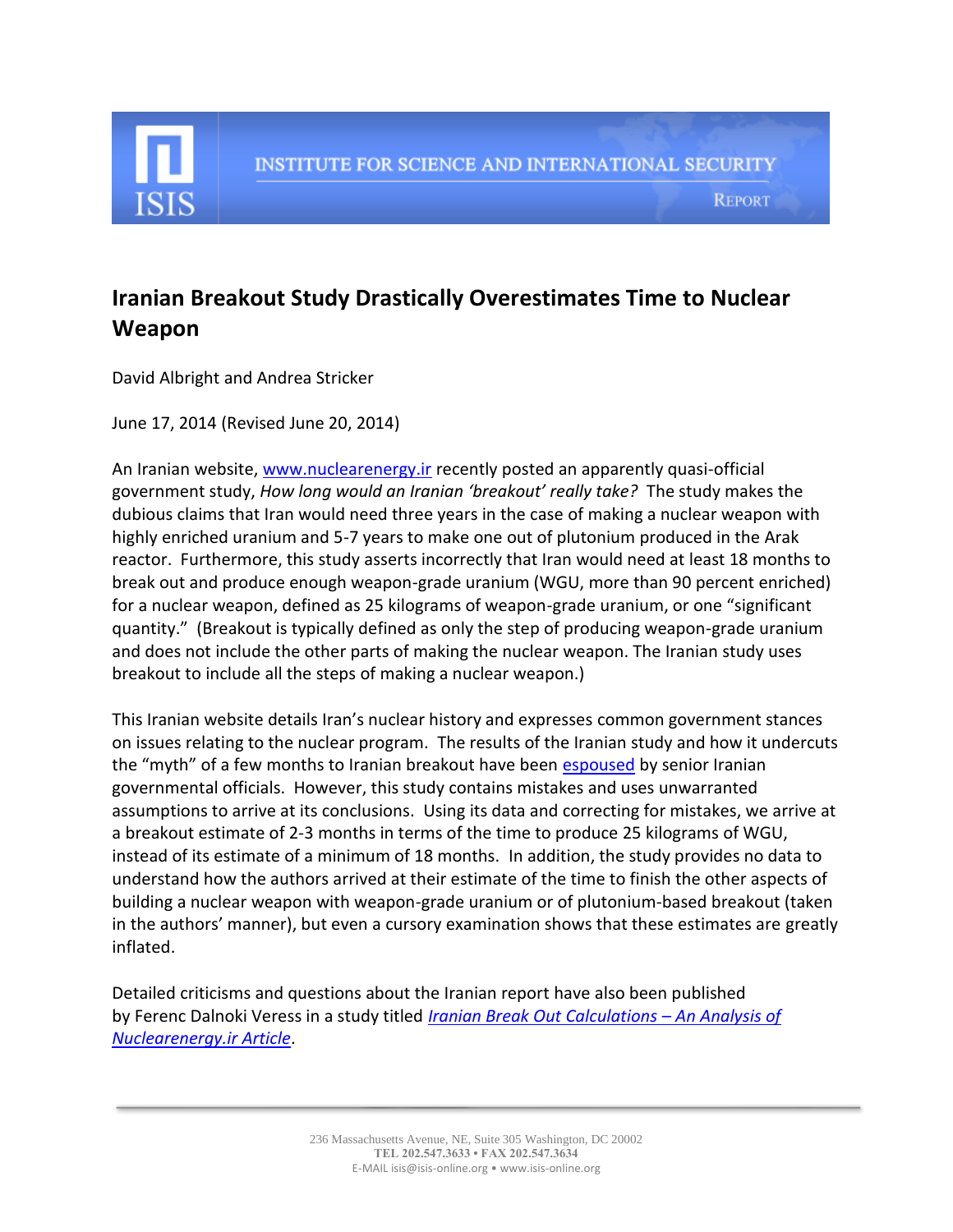Iran has obviously been uncomfortable with the concept of breakout, particularly as applied to its gas centrifuge program, since it shows quite directly the risks of its demands in the negotiations with the P5+1 for building many more IR-1 centrifuges or an equivalent number of advanced centrifuges. The simple metric of breakout time has proven remarkably useful in allowing the evaluation of questions about centrifuge programs, requiring only a limited number of technical inputs which are derived mostly from information published by the International Atomic Energy Agency (IAEA). For example, breakout calculations can answer the question of how long Iran needs to make enough weapon-grade uranium for a nuclear weapon under a wide variety of current and posited centrifuge capabilities. Breakout estimates permit a comparison of different negotiating positions and provide a criterion helpful in identifying [technically unsound compromises.](http://isis-online.org/uploads/isis-reports/documents/Five_Bad_Compromises_3June2014-final.pdf) They allow for key follow-on questions in negotiations, such as: Is there enough time to respond to stop Iran if it does decide to build nuclear weapons? Few international responses, even military ones which are clearly not desirable, require less than 6-12 months to organize and implement. This timeframe in turn helps define a corresponding number of centrifuges, albeit a number that is considerably less than the one Iran wants. Thus, in addition to other metrics, breakout timelines will remain a critical measure of the soundness of any agreement.

It should be noted that a large nuclear program in Iran is useful not only for breakout at declared facilities but a "sneak out" at clandestine facilities, which many analysts consider the more likely possibility due to the threat of military strikes on declared facilities if Iran was caught breaking out. If Iran is left with a large enrichment capacity, this would enable it to conduct not only a fast breakout at declared facilities, but it would also create higher risks and a faster timeline in a scenario under which Iran diverted low enriched uranium to clandestine facilities for further enrichment. All else being equal, a larger program would be more difficult to safeguard against breakout or sneak out.

Because of their value, breakout estimates are unlikely to be dropped as a metric used in evaluating negotiation positions and determining their risks. The United States and its allies have invested considerable effort into understanding breakout times in Iran, as we have done at ISIS. The methods of deriving breakout times are now well understood and a variety of governments and groups are arriving at similar results. The Iranian study refers to one of our studies and a statement before the Senate Foreign Relations Committee by Secretary of State John Kerry, who provided a specific, public breakout estimate for Iran's current centrifuge capability of abou[t two months,](http://www.washingtonpost.com/posttv/world/middle_east/kerry-iran-two-months-from-nuclear-breakout/2014/04/08/7bc1a69e-bf38-11e3-9ee7-02c1e10a03f0_video.html) [the same as our estimate.](http://isis-online.org/uploads/conferences/documents/Albright_Senate_Foreign_Relations_Testimony_Feb_4_2014-final.pdf) Additional ISIS breakout estimates can be found [here,](http://isis-online.org/uploads/isis-reports/documents/Breakout_Study_24October2013.pdf) here, and [here.](http://isis-online.org/uploads/isis-reports/documents/Five_Bad_Compromises_3June2014-final.pdf)

Officials in Iran seem to have shifted tactics and now want to engage on the substance of breakout timelines; however, they do so in order to dismiss Western timelines as unrealistic now that they have been raised as a vital issue in the talks. As is often the case when a study is motivated by political need, the Iranian study has several basic methodological flaws that lead to inflated breakout estimates.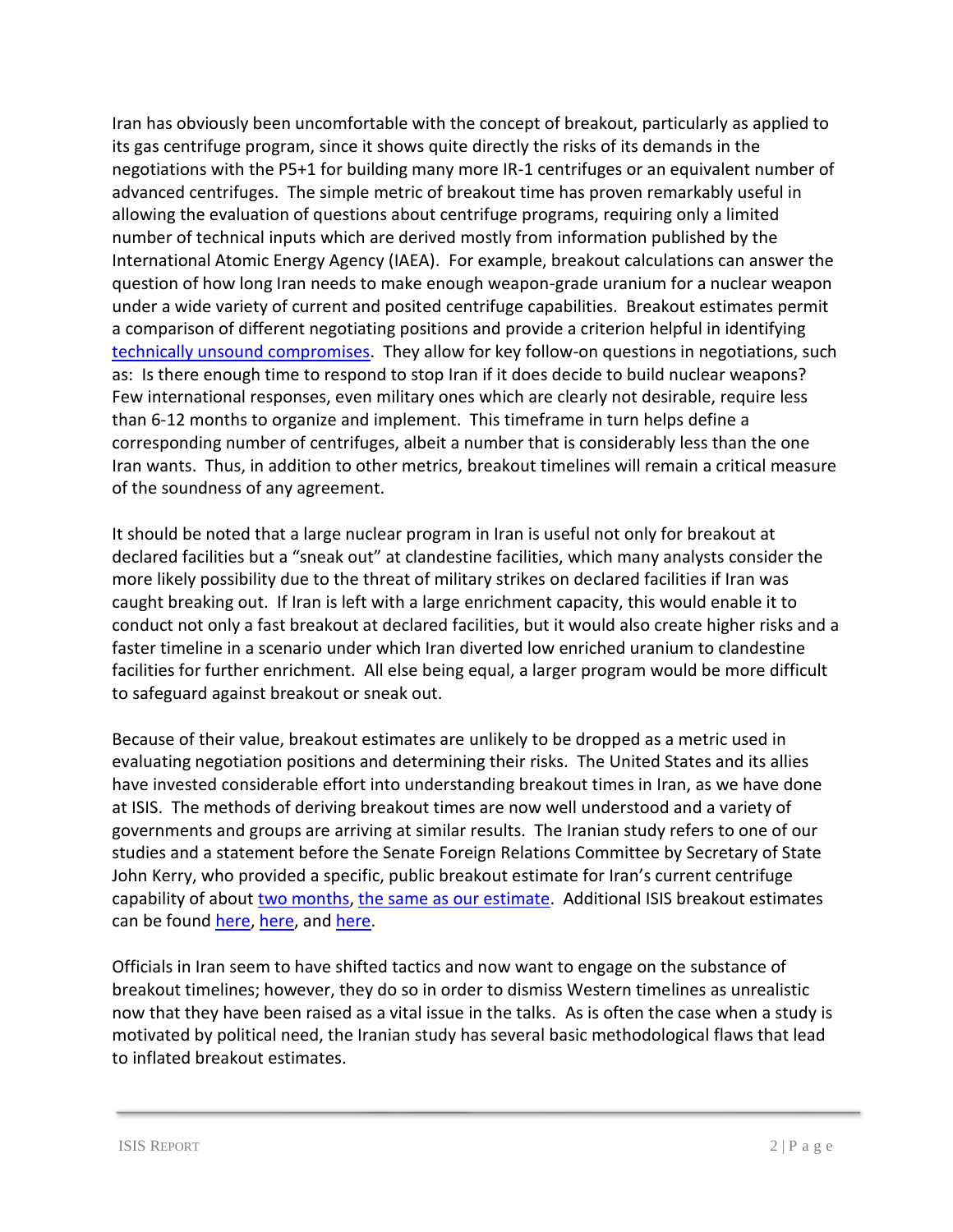## **Uranium-Based Breakout**

On the issue of breakout to enough weapon-grade uranium for a nuclear weapon, the study erroneously and problematically for its findings:

- Uses only half of the installed centrifuges at the Natanz and Fordow enrichment plants to calculate breakout time. It uses only the roughly 9,000 enriching IR-1 centrifuges and ignores the other 9,000 installed but non-enriching IR-1 centrifuges and the approximately 1,000 IR-2m centrifuges installed but not enriching.
- Ignores Iran's existing low enriched uranium (LEU) stock, starting breakout from natural uranium rather than 3.5 percent and perhaps near 20 percent low enriched uranium, as most other breakout estimates do. That natural uranium is the starting point is not explicitly stated in the report, but it is indicated by the amount of separative work stated as needed to make 25 kilograms of highly enriched uranium. The report states, "Thus, it can be deducted that 6,000 [separative work units] SWU is equivalent to 25 Kg of HEU." This value of 6,000 swu is consistent with starting from natural uranium. If 3.5 percent low enriched uranium had instead been used, the separative work amount would have been roughly one third as large. We should point out another minor difference. The use of highly enriched uranium (HEU) here is ambiguous since HEU is defined as uranium enriched greater than 20 percent in the isotope uranium 235. The authors should have used weapon-grade uranium instead, which is enriched to 90 percent or more, and it is weapon-grade uranium that they are discussing in this section (see section 1-1- in their text).
- Counts cascade and other inefficiencies twice, in the estimation of the separative work per centrifuge, which they give as an average of 0.76-1.2 swu/year, and again when it arbitrarily inflates the necessary separative work to produce 25 kilograms of weapongrade uranium from natural uranium, raising it from 6,000 to 10,000 swu. This double counting further inflates the breakout values.
- Makes unreasonable assumptions about the time needed to reconfigure the cascades. This is a sensitive subject and we do not want to discuss it in any detail, but suffice it to say that the study's statement that "Iran must reconfigure the current cascades to tandem cascades, which minimally takes 6 months" is widely viewed as far too long. Even Iranian nuclear officials have talked of being able to reconnect cascades back into a tandem combination in about a day. The study also ignores information the government received from the A.Q. Khan network, which has been documented by the IAEA, that reconfiguration into tandem cascades is not necessary to produce weapongrade uranium. In all cases, the time to shift over from existing operations to making weapon-grade uranium is measured in weeks and not months. This time could be further shortened with extensive preparations, as is likely well known to Iranian nuclear experts.

If these errors are corrected, the resulting breakout timeline is in line with ISIS and U.S. government estimates: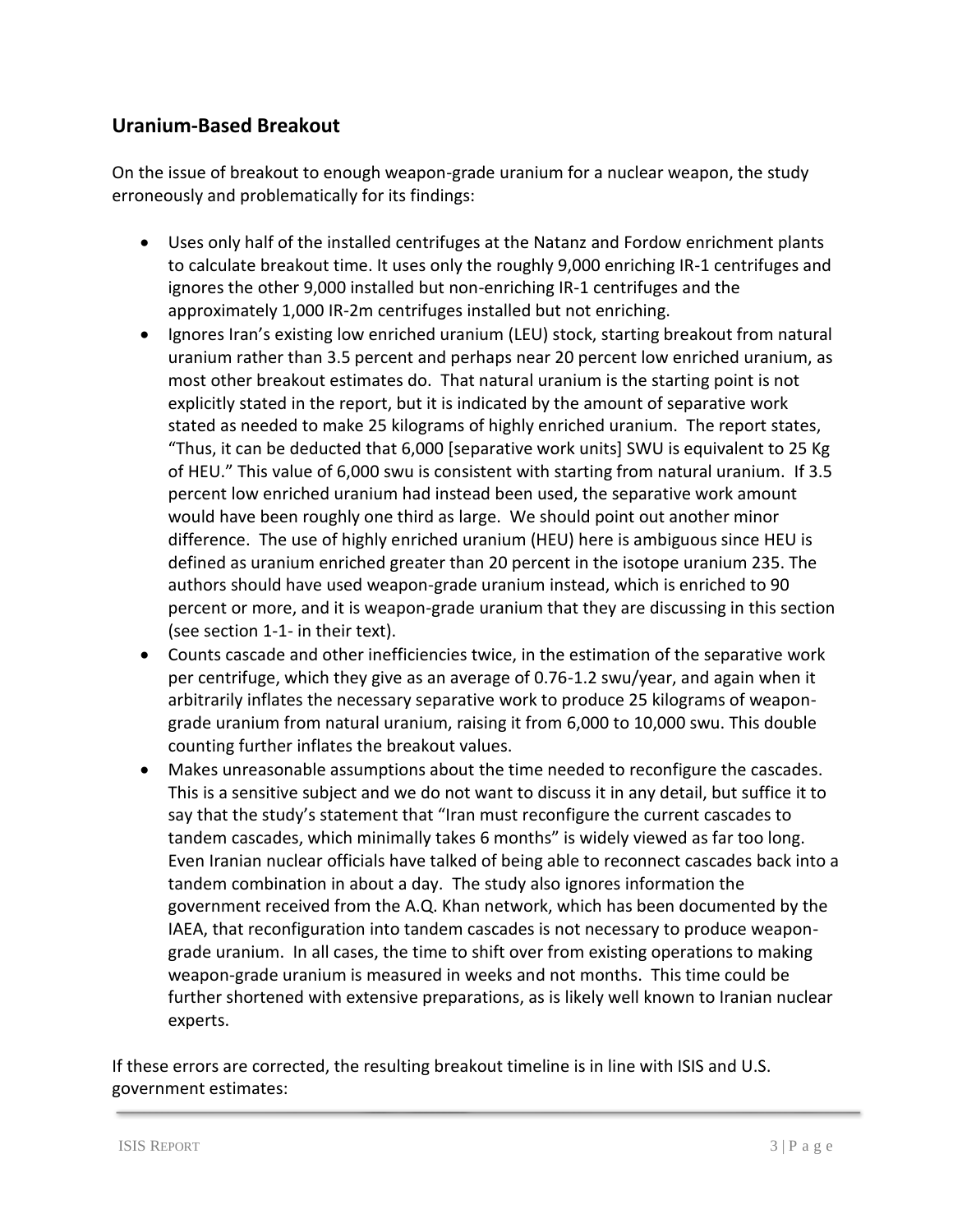- We accept their estimate that the total separative capacity of the 9,000 IR-1 centrifuges ranges from 6,860 to 10,800 swu/year. However, we believe that the value is at the lower bound rather than the upper one. The first correction involves not using 10,000 swu as necessary to produce 25 kilograms of weapon-grade uranium; instead we use the report's value of 6,000 swu. This avoids the double counting problem. The result is that if breakout is started with natural uranium and uses 9,000 IR-1 centrifuges, then the time to breakout is 6.7-10.5 months, compared to Iran's 12-18 month estimate.
- If 3.5 percent LEU is used instead of natural uranium--Iran has more than sufficient amounts of this enriched uranium for breaking out--then the breakout time using these 9,000 IR-1 centrifuges would be reduced by roughly one-third to 2.2-3.5 months.
- If 3.5 percent LEU is the starting material and all installed IR-1 centrifuges are used, not just the enriching ones, then the estimates would need to be halved. Thus, for the case of using all installed IR-1 centrifuges (ignoring the IR-2m centrifuges) and a stock of 3.5 percent LEU, the breakout times are reduced to 1.1 to 1.8 months, considerably shorter than Iran's estimate of at least 18 months. Reconfiguration times would add some weeks to these estimates, giving roughly 2-3 months.

These ISIS corrected values of 2-3 months are meant to be only rough, or "back of the envelope," calculations. Nonetheless, these values are in reasonable agreement with Secretary of State Kerry's estimate of two months and other more detailed ISIS estimates, which predicted about two months.

Other claims about the time to convert to weapon-grade uranium metal and mold and finish the weapon components are too vague to critique in any depth. However, even a cursory examination leads to conclusion that they are too long. For example, the study states, "Iran needs at least an additional 12 months to build a conversion unit able to produce pure uranium metal." It then adds 12 months to the breakout estimate. The basis for this 12 month estimate is not discussed and appears to be too long based on other countries' experience. But more importantly, no nation engaged in breakout would wait to start construction of such a facility until it had produced enough weapon-grade uranium for a bomb. It would build the facility in parallel, likely preparing many construction steps in advance of any breakout, and be ready to start the conversion process once the weapon-grade uranium were ready for conversion. This conversion would likely happen in batches as weapon-grade uranium was produced in the enrichment plants, again not once it had all been produced. So, adding the time to build a conversion plant to the breakout estimate is simply wrong.

This dubious method of adding timelines sequentially rather than treating them as parallel developments permeates the report. In fact, this methodological error is so profound that it requires all the breakout estimates to be dismissed as woefully too short.

## **Plutonium-Based Breakout**